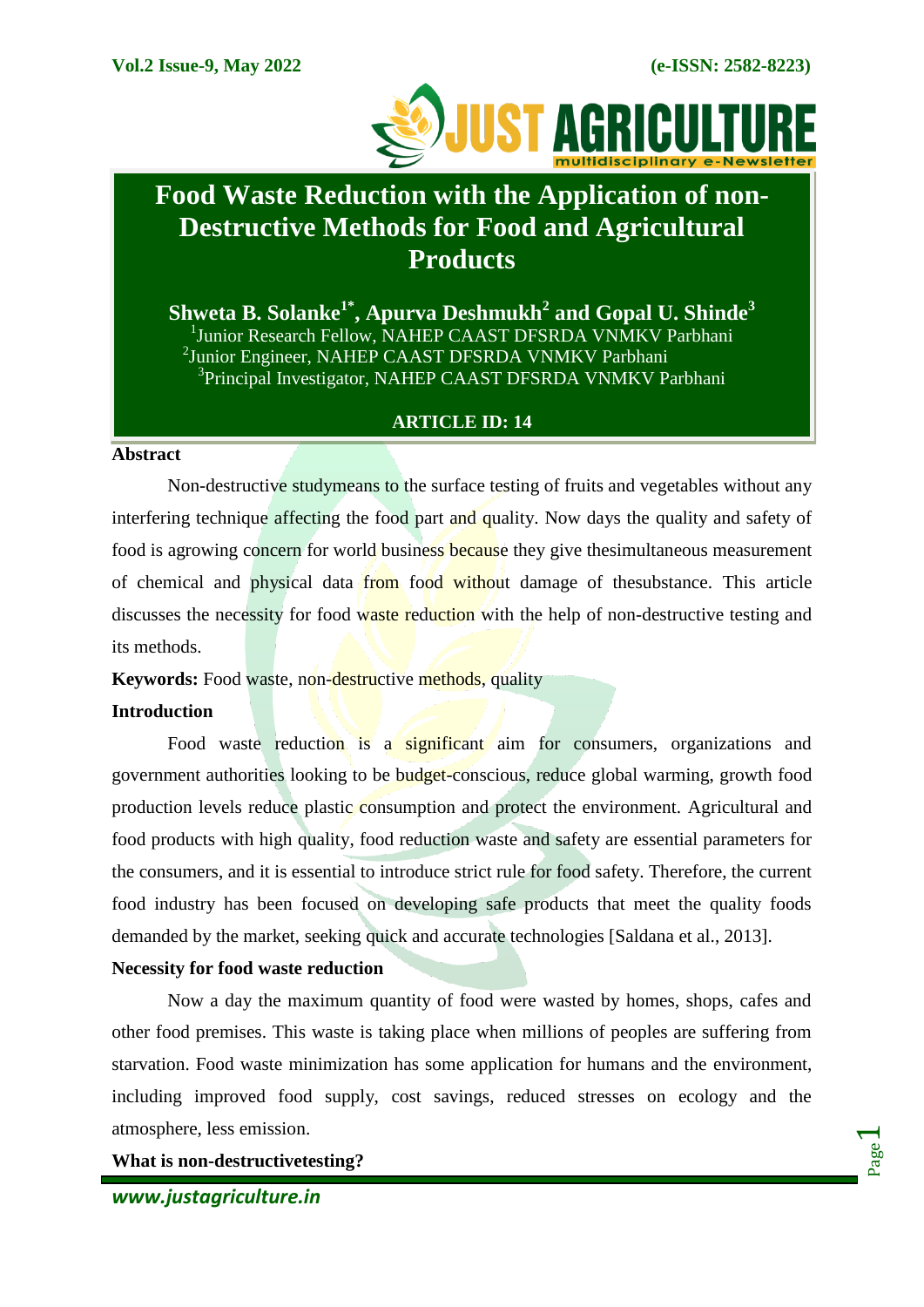

Non destructive methods refers to the qualitative and quantitative measurements in agricultural products and processed food that has been surveyed without any physical, chemical, thermal and mechanical damages to cycle back.Non-destructive testing (NDT) is the detection and characterization of defects on the exterior or inside the objects without breaking the substance apart or physically modifying it. In other words NDT means the process of evaluating and inspecting the food products to detect the faults and deficiencies without changing their original properties being tested. NDT methods provide low cost method of assessing food products. Today, measuring the quantity and quality of agricultural products without any injuries and reduce food waste has a special position in post-harvesting and processing of agricultural products. Non destructive methods attributed quality valuation methods have increased dominant factor and considerable attempts for fresh fruit and vegetable these years.

# **Advantages of Non-destructive testing in the food industry**

NDT is used in the high quality control scheme and other well-established approaches. Non destructive examination refers to the surface examination of fruits and vegetables without the use of any invasive technique that may damage the foods appearance or freshness. Non-destructive analysis techniques provide information on food qualities such as structural, morphological, physiological and thermodynamic composition. The use of non destructive monitoring is the best method for food and meat processing.

#### **Temperature testing techniques for food industry**

Traditional techniques require inserting a metallic gauge into the packaged food to ascertain the degree, which is commonly done at the probes base. To measure the degree of warmth of a product, place the sensor such that the end is in the center (or thickest section) of the food and leave it in place until the measurement stabilizes.

# **Types of Non-destructive quality evaluation of food and agricultural products:**

**1. Acoustic Technique: -** The acoustic approach is an intriguing way of assessing the quality of food and farm products. It is rapid, inexpensive and nondestructive. Because of these benefits, mechanical acoustic approaches have become increasingly popular as effective instruments for measuring the quality of meals. The acoustic system consists of noise generator, an absorption system, and procedures for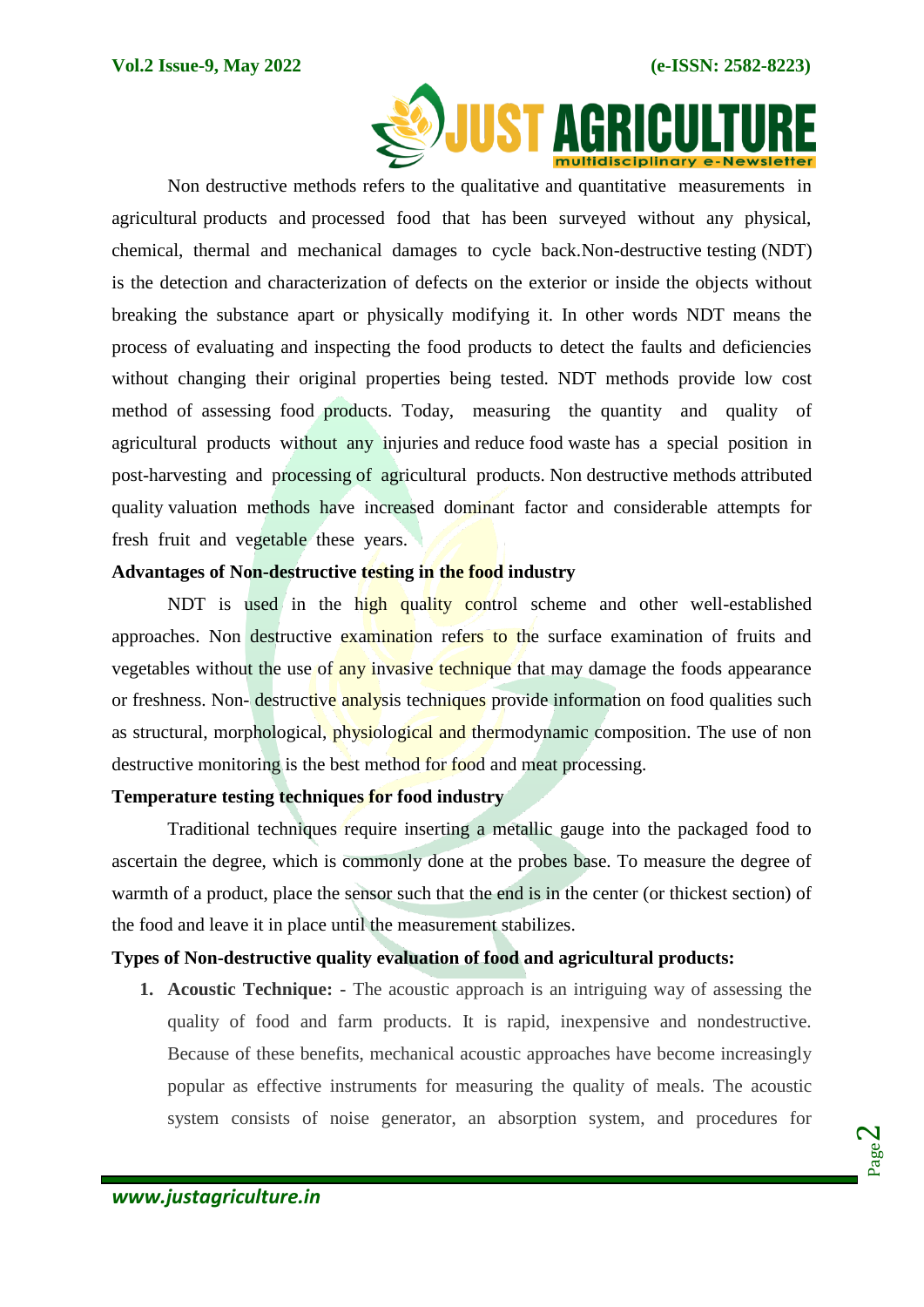

determining pitch fluctuation, whereby the freshness of meals is determined based on the noise produced by crunching it.

- 2. **Color measurement and computer image analysis:-** Chemical components of any food material absorb light energy at specific wavelengths; hence some compositional information can be resolute from spectra measured by spectrophotometers. In the visible wavelength range, carotenoids, pigments such as chlorophylls, anthocyanin and other colored compounds are the major light absorbing component of foodstuffs such as vegetables.
- 3. **Machine Vision technique:-** The machine vision technique has been used to examine and estimate foodstuff quality in the food industry. It is affordable, quick, economical, hygienic, and consistent. Currently, applications of the machine vision technology are commonly used for shape classification, defect detection, and quality assessment.



# **Figure1. The basic concept and components of a typical machine vision system.**

4. **NIR Spectroscopy:-** Near infrared spectroscopy is one of the most widely studied quality assessment tools for the last twenty years. It is a rapid, powerful, reliable and non-destructive technique for the measuring qualitative and quantitative properties of biological materials. This technique is now increasingly used for non-destructive measurement of the quality of fruits and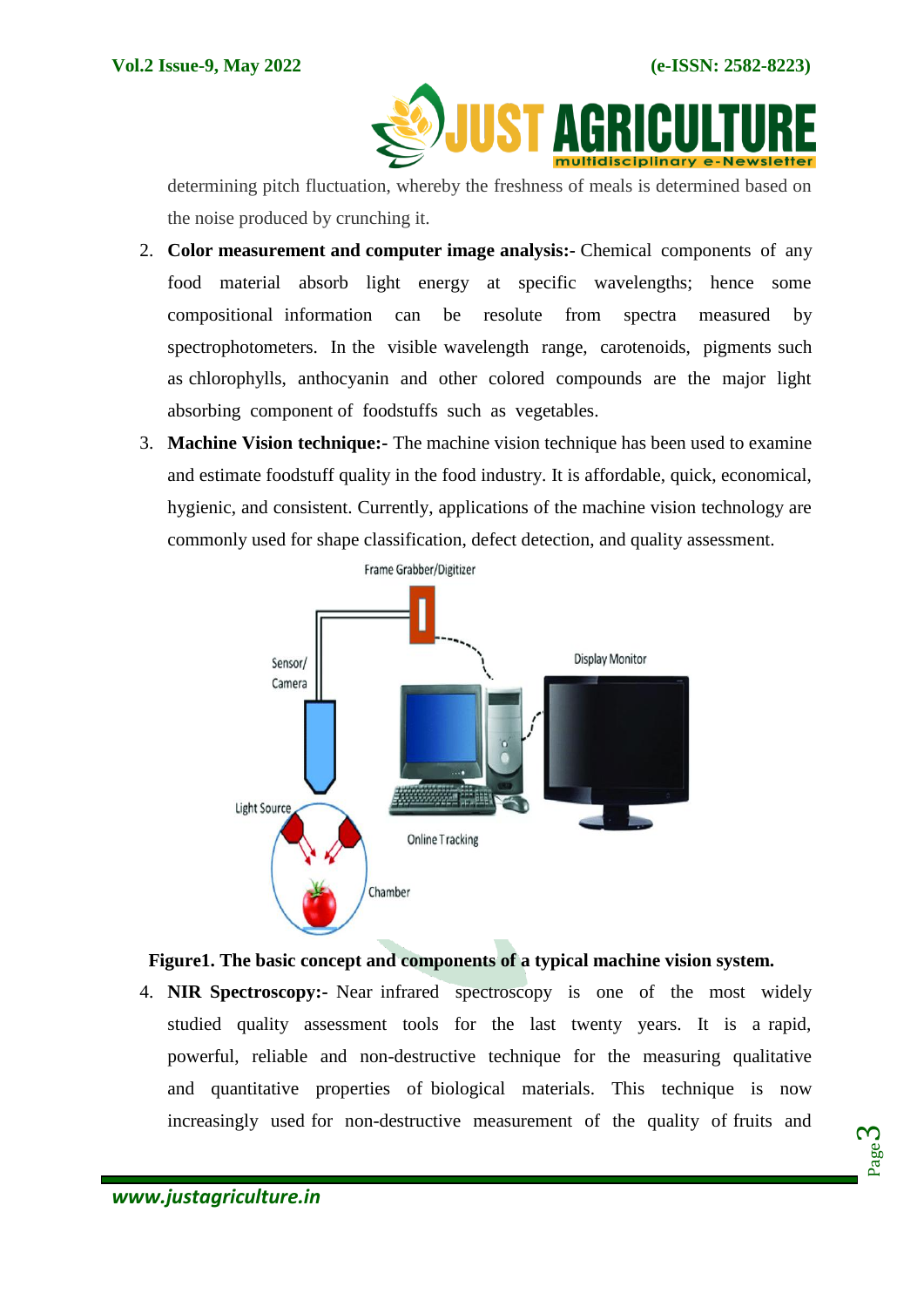

vegetables such as soluble solids (Brix), acidity, titrable acidity, water content, dry matter, firmness.

5. **Biosensors: -** A biosensor is an analytical device, used for the detection of a chemical substance that combines a biological component with a physicochemical detector.





- **6. X-Ray imaging and computing technology:-** An imaging system technique is a common to obtain spatial information of the samples in monochromatic forms or color images. Imaging system is therefore used for color, shape, size, surface texture evaluation of food products and to detect surface defect in food samples.
- **7. Nuclear magnetic resonance imaging:-** Magnetic resonance imaging (MRI) has become a well-established technique for non destructive analysis of the internal structure of food. It is used to evaluate the property of interest for food processing (as drying), physical tissue damage assessment (as bruising) and others for online sorting process or detection of internal defects (as internal browning.
- **8. Ultrasound:-** Ultrasound technology has been known and used in many areas, including medical diagnostics, industrial processes, and metal fabrication. It has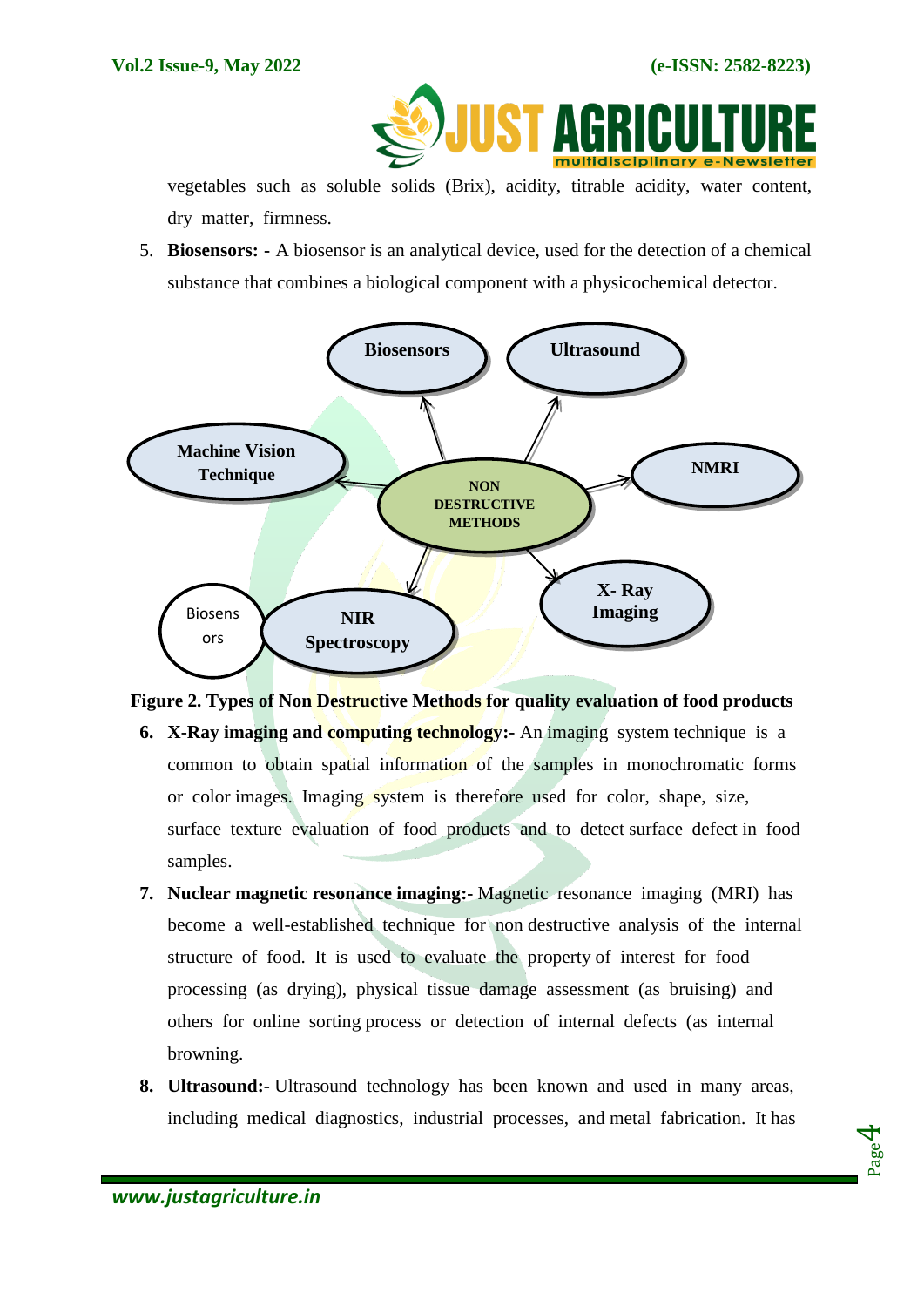**JUST A** 

also gained attention and increasing popularity in assessment and testing the biological and food-stuffs.

# **Table1. Non-destructive methods to evaluate the quality characteristics of agricultural and food products (El-Mesery***et al***., 2019**)

| <b>Scientific</b> | The techniques used        | <b>Measurable types</b>                      |
|-------------------|----------------------------|----------------------------------------------|
| <b>basis</b>      |                            |                                              |
| Optical           | Image processing           | Size, shape, color, outward defects          |
|                   | Spectroscopic reflectance, | Sugar, acidity, soluble solid content,       |
|                   | transmission and           | color, internal and external defects,        |
|                   | absorption, laser          | stiffness                                    |
|                   | spectroscopy               |                                              |
|                   | Laser spectroscopy         | Firmness, viscoelasticity, defects, shape    |
| X-Ray             | imaging<br>X-Ray And CT    | The inner cavity structure, the degree of    |
|                   |                            | maturity                                     |
| Mechanical        | Vibrational excitation     | Stiffness, viscoelasticity, the degree of    |
|                   |                            | maturity                                     |
|                   | Sound and ultrasound       | Stiffness, viscoelasticity, internal cavity, |
|                   |                            | density, sugar and                           |
| Electromagnetic   | MRI, NMR and NIR           | Sugar, moisture content, the inner cavity    |
| Chemical          | E-tongue, E-nose           | Acidity, sugar                               |

# **Conclusion:**

This summary shows that various non destructive testing methods were used for food waste reduction during processing. The non-destructive detection methods for food quality have an advantage compared to other instrumental analysis methods. The future of using nondestructive technologies for assessing the quality of food and agricultural products will improve the measurement of internal quality characteristics of fruits. The utilization of nondestructive techniques provides better advantages for the food industry and also reduces the food waste.

#### **References:**